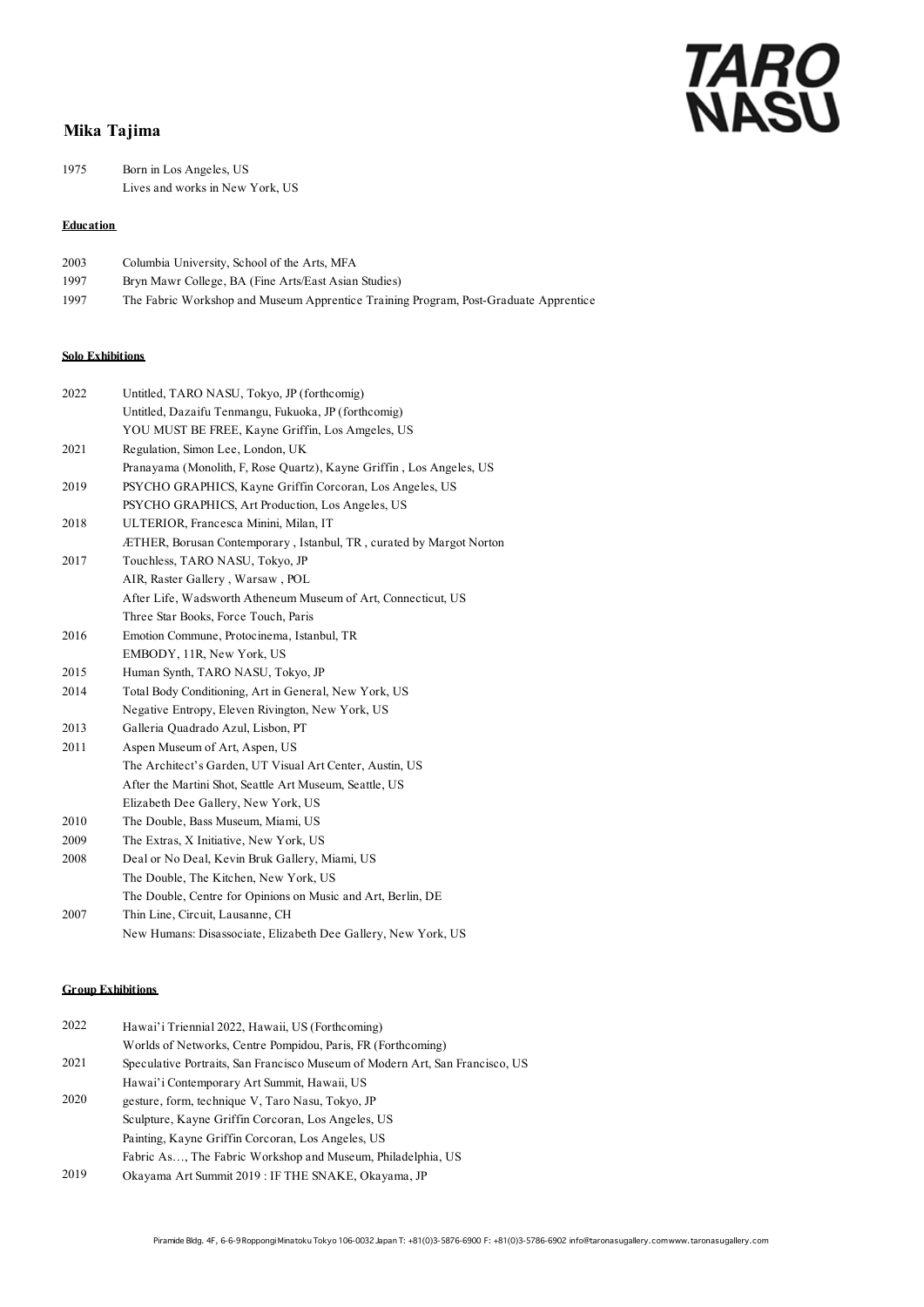Dirty Protest: Selections from the Hammer Contemporary Collection, The Hammer Museum, Los Angeles, US 2018 Programmed: Rules, Codes, and Choreographies in Art, 1965–2018, Whitney Museum of American Art, New York, The Ubiquity of Borders : Japanese Contemporary, Gallery Baton, Seoul. KR Artists and Their Books/Books and Their Artists, Getty Research Institute at the Getty Center , Los Angeles, US The Mechanics of Fluids, Marianne Boesky Galley, New York, US 2017 COLORI, Castello di Rivoli and GAM, Torino, IT All Watched Over by Machines of Loving Grace, Palais de Tokyo, FR 2016 Gwangju Biennale, Gwangju Biennale PLAZA, KOR Kanye Corcoran Griffin, Los Angeles, CA DIS-PLAY / RE-PLAY, Austrian Cultural Forum, New York, US 2015 Office Space, Yerba Buena Center for the Arts, San Francisco Painting@ The Very Edge of Art, University of Connecticut Contemporary Art Gallerie, Storrs, CT Incorporate Me, Hessel Museum of Art Bard College, Annandale-on-Hudson, New York, US 2014 New Generation, Frac Nord-Pas de Calais, Dunkirk, FR 2013 New Humans, Bureau, New York, US Roppongi Crossing, Mori Art Center, Tokyo, JP two-person exhibition with Jimmy Raskin, onestar press, Paris, FR Paint Things, DeCordova Museum, Lincoln, US 2012 San Francisco Museum of Modern Art, San Francisco, US Stockholm Music and Arts Festival, curated by Maria Lind, Stockholm, SE Luce Gallery, Turin, IT Abstract Possible, Tensta Konsthall, Stockholm, SE 2011 Temporary Structures: Performing Architecture in Contemporary Art, DeCordova Museum, Lincoln, US Blur: Art/Design Cross Pollination, The University of the Arts, Philadelphia, US I don't know if it makes any sense-I feel quite dizzy and a little drunk due to the blow. I will return with more info shortly …", IMO Projects, Copenhagen, DK Summer Whites, Rachel Uffner Gallery, New York, US Flags for Venice, Instituto Svizzero di Roma and Swiss Institute, Venice, Venice, IT Common Love, Aesthetics of Becoming, Miriam and Ira D. Wallach Gallery, Columbia University, New York, US Calder Foundation Project, New York, US Transaction Abstraite (two-person exhib. w/ Charles Atlas), New Galerie, Paris, FR Formalist Sidewalk Poetry Club, Miami, US 2010 Today I Made Nothing, Elizabeth Dee Gallery, NY, US Wait for Me at the Bottom of the Pool curated by Bob Nickas, Bridgehamptom, New York, US Mixtapes, Lewis Gluckman Gallery, University College Cork, Cork, IE Knight's Move, Sculpture Center, Long Island City, New York, US Passing Time, 80WSE Gallery NYU, New York, US Moderna Museet, Stockholm, SE 2009 Second Look (at the Surface), Kuenstlerhaus Bregenz, Bregenz, AT Blank/Bosluk, Marquise Dance Hall, Istanbul, TR Learn to Communicate Like a Fucking Normal Person, curated by Jessie Cohan, Art Production Fund, New York, US <sup>2008</sup> Whitney Biennial 2008, New York, US RISD Museum, Providence, RI Peter Blum Chelsea, New York, US One Way or Another: Asian American Art Now, Honolulu Academy of Art, Honolulu, US 2007 Sympathy for the Devil: Rock and Roll in Art, Museum of Contemporary Art, Chicago, US Every Revolution is a Roll of the Dice, Ballroom Marfa, Marfa, US Stripes, Tang Museum, Saratoga Springs, NY, US Uncertain States of America, Herning Museum, Copenhagen, DK Uncertain States of America, Center for Contemporary Art Warsaw, Warsaw, PL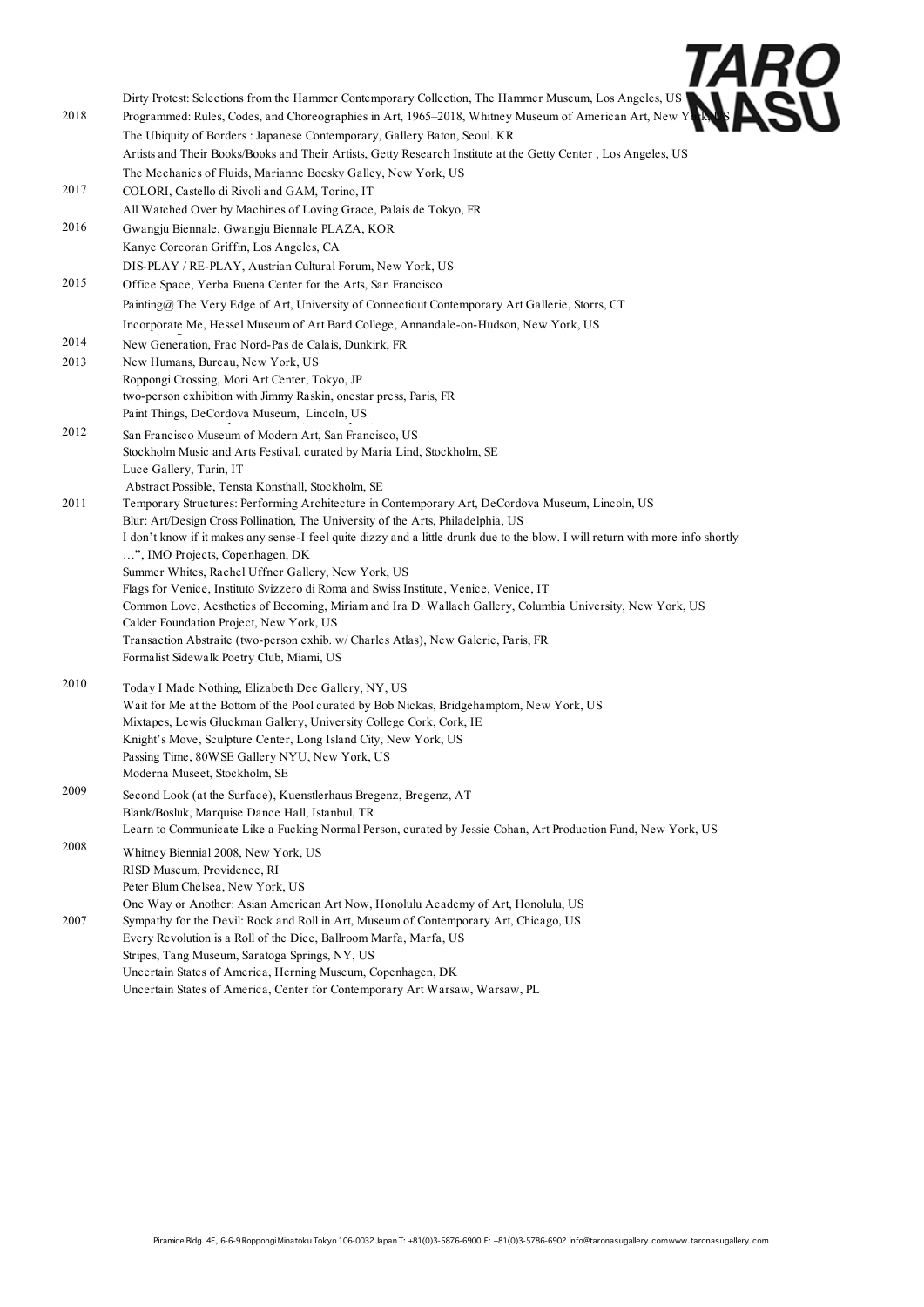

|              | One Way or Another: Asian American Art Now, Blaffer Art Gallery, Houston, US<br>Uncertain States of America, Reykjavik Art Museum, Reykjavik, IS<br>Music is a Better Noise, P.S.1 Contemporary Art Center, Long Island City, New York, US<br>PICA Time-Based Art Fest, Portland Institute of Contemporary Art, Portland, US<br>One Way or Another: Asian American Art Now, Asia Society, New York, US<br>Uncertain States of America, Serpentine Gallery, London, UK<br>Uncertain States of America, Bard Center for Curatorial Studies, Annandale-on-Hudson, New York, US<br>Yankee Doodle Flea Market, United Bamboo, Tokyo, JP<br>video program Asian Contemporary Art Week, M.Y. Art Prospects, New York, US<br>Interface in Your Face by Fia Backstrom, Swiss Institute Contemporary Art, New York, US                                                               |
|--------------|----------------------------------------------------------------------------------------------------------------------------------------------------------------------------------------------------------------------------------------------------------------------------------------------------------------------------------------------------------------------------------------------------------------------------------------------------------------------------------------------------------------------------------------------------------------------------------------------------------------------------------------------------------------------------------------------------------------------------------------------------------------------------------------------------------------------------------------------------------------------------|
| 2005         | Video in Person, Rhode Island School of Design, Providence, US<br>Uncertain States of America curated by Hans Ulrich Obrist, Daniel Birnbaum, Astrup Fearnley Museum, Oslo, NO<br>Musica Video Musica curated by Bob Nickas, Museo Nacional Centro de Arte Reina Sofia, Madrid, Spain<br>P.S.1 Contemporary Art Center, Long Island City, New York, US<br>Grass Grows Forever in Every Possible Direciton, Walker Art Center, Minneapolis, US<br>Echoplex curated by Gabrielle Giattino, Swiss Institute Contemporary Art, New York, US<br>Recess: Images and Objects in Formalism, Rush Arts, New York, US<br>ICA London, Castlefield Gallery at the King's Arms Salford, Phoenix Arts Leicester, FACT Liverpool, March Side Cinema<br>Newcastle upon Tyne, Outpost Norwich, Spike Island Bristol, Vivid Birmingham, Tonight we are Goldentouring video<br>exhibition, UK |
| 2004         | Solo Project video installation, United Bamboo Daikanyama, Tokyo, JP<br>Project Space, Brooklyn Public Library, Brooklyn, New York, US<br>New Humans perform: Grass grows forever in every possible direction featuring design collaboration with United Bamboo,<br>Swiss Institute Contemporary Art, New York, US<br>I'd rather jack traveling show, Prenelle Gallery, London, UK<br>I'd rather jack, S1 Artspace, Sheffield, UK<br>Art in the Office, Global Consulting Group, New York, US                                                                                                                                                                                                                                                                                                                                                                              |
| 2003         | Container Exhibition, Tokyo Design Week, Tokyo, JP<br>Club in the Shadow, Kenny Schacter Gallery, New York, US<br>Surface Tension, Fabric Workshop and Museum, Philadelphia, US<br>New Humans Collective presented by Sherman Magazine, Maccarone, Inc., New York, US<br>25 Hrs, The Video Art Foundation, Barcelona, ES<br>New Humans Collective invited to perform in Olav Westphalen's Blimp Derby opening, Sculpture Center,<br>LIC, New York, US                                                                                                                                                                                                                                                                                                                                                                                                                      |
| 2002         | Stray Art Fair, Chicago, US<br>Get Out, Paley Gallery at Moore College of Art, Philadelphia, US<br>Comfort Zone, Fabric Workshop and Museum, Philadelphia, US<br>Mondo Cane, Neiman Gallery, New York, US                                                                                                                                                                                                                                                                                                                                                                                                                                                                                                                                                                                                                                                                  |
| 2001<br>2000 | Changes, Jeffrey, curated by Paul Ha, New York, US<br>Foreign Body, White Columns, New York, US<br>Decorate Seriously, Borowsky Gallery, Philadelphia, US<br>My Imaginary Friends, Parlour Projects, Brooklyn, US<br>A Complement to Love, Vox Populi, Philadelphia, US                                                                                                                                                                                                                                                                                                                                                                                                                                                                                                                                                                                                    |
| 1998         | Rrose Selavy, Jefferson Bank Gallery, Philadelphia, US<br>Works in Progress: 8 Artists, Asian Arts Initiative, Philadelphia, US                                                                                                                                                                                                                                                                                                                                                                                                                                                                                                                                                                                                                                                                                                                                            |
| 1997         | I Enjoy Being a Girl: Investigating Femininity in Women and Men, Nexus: Center for Today's Art, Philadelphia, US<br>Four, Cantor Fitzgerald Gallery, Haverford, US                                                                                                                                                                                                                                                                                                                                                                                                                                                                                                                                                                                                                                                                                                         |
|              |                                                                                                                                                                                                                                                                                                                                                                                                                                                                                                                                                                                                                                                                                                                                                                                                                                                                            |

### **Collaborative Exhibitions**

2013 Book Machine, Paris with One Star Press, Centre Pompidou, Paris, FR

2006 Bunch, Alliance and Dissolve, Contemporary Arts Center, Cincinnati, US

- 2011 The Pedestrians with Charles Atlas and New Humans, South London Gallery, London, UK
- 2009 Today is Not a Dress Rehearsal with Charles Atlas and New Humans, San Francisco Museum of Modern Art, San Francisco,
- 2008 with New Humans, Artissima 2008, Turin, IT

# **Selected Bibliography**

2021 Wong, Pamela, "Up Close: Mika Tajima," Art Asia Pacific 123, May/June 2021.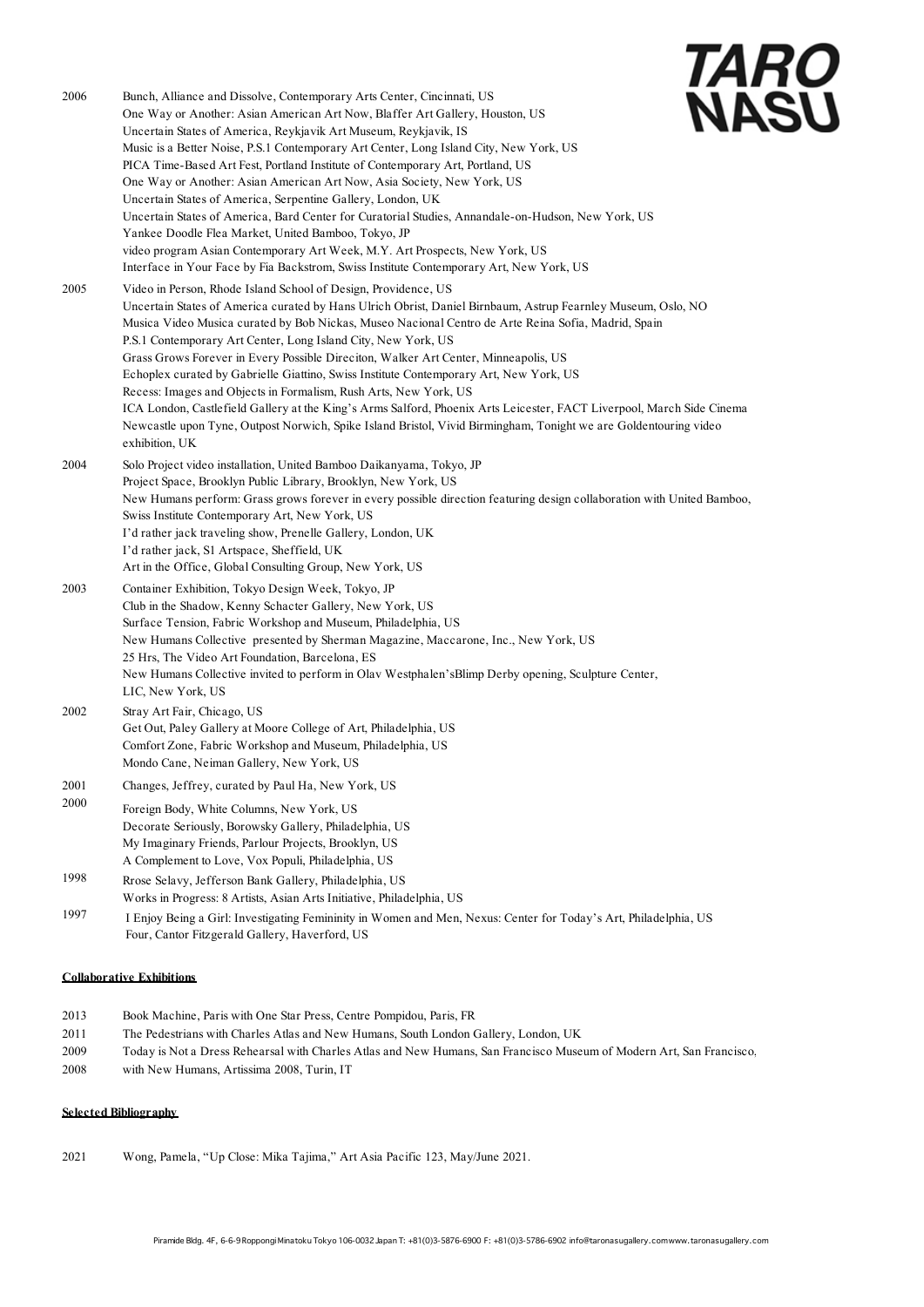

2021.

- 2020 Japan Society, "Spotlight: Mika Tajima," recorded June 2020 via Zoom, Brooklyn, NY, 9:33.
- 2019 Huyghe, Pierre. Okayama Art Summit 2019: IF THE SNAKE, Bijitsu Shuppan-Sha Co., Ltd., 2019. Exhibition catalogue.
- 2018 Tain, John. Mika Tajima. Artists and Their Books/Books and Their Artists. Getty Research Institute. 2018. Exhibition catalog Norton, Margot." Mika Tajima: Æther." Borusan Contemporary, 2018. Exhibition text. Burak, Tapan." "ESİR" TEKNOLOJİNİN İNSANLARI." Sanatatak, March 2018.
- 2017 Sanchez-Kozyreva, Cristina. " Critic's Picks: Mika Tajima, 'TOUCHLESS'." Artforum, October, 2017. Harry, Thorne. " Critic's Guide: Warsaw: Mika Tajima "Mika Tajima, 'AIR'." Frieze, September, 2017. Bartle, Jodi Space Invader: Mika Tajima interview. i-D, April 2017.
- 2016 Li, Jennifer S. Mika Tajima & Jean-Pascal Flavien review. ArtAsiaPacific, Nov/Dec 2016. Shea, Honora. Mika Tajima & Jean-Pascal Flavien review. Wallpaper, Sept 2016. Goings on About Town: Meridian (Gold). New Yorker, July 2016. McDermott, Emily. Mika Tajima's Intangible Tangibility. Interview Magazine, June 2016. Budds, Diana Vaping Makes Its Way Into Public Art. CO.DESIGN, June 2016. Akkermans, Ari. A Luminescent Installation Responds to Twitter Users' Mood Swings. Hyperallergic, June 2016. Smith, William S. Ambient Aesthetics. Art in America, June 2016. Smigiel, Frank. Mika Tajima. San Francisco Museum of Modern Art: Views on the Collection, 2016. Cohn, Don J. Profile: Mika Tajima. ArtAsiaPacific, May/June 2016. Larmon, Annie Godfrey. Mika Tajima "Embody". Artforum, April 2016. Vogel, Wendy. " Critic's Pick: Mika Tajima "Embody"." Artforum, February 2016. Zion, Amy. " Critic's Guide New York: Mika Tajima "Embody." Frieze, March 2016.
- 2015 Tan, Lumi "Real Time, Screen Time". Abstract Video: The Moving Image in Contemporary Art. University of California Pre Hudson, Suzanne. "Painting Now." Catalogue, Thames & Hudson, Mar. 10, 2015.
- 2014 Lyons, Matthew. "Total Body Conditioning." catalogue, Black Dog Publishing. Estefan, Kareem. " Mika Tajima." Bomb, Summer 2014. "Critics' Picks: Mika Tajima," Time Out New York, Mar 27-Apr 2. Halle, Howard, "Mika Tajima, 'Negative Entropy,'" Time Out New York, Mar. 27-Apri. 2. Wallace, Ian. " Artist Mika Tajima on Shaping the Human Body Through Sculpture." Artspace, June 3, 2014. Interview. Smith, Roberta. " Mika Tajima: 'Negative Entropy'." New York Times, March 27, 2014.
- 2013 Kataoka, Mami, et al. "In Search of Something Fundamental-Beyond Complexity, Contradiction, and Ambiguity." Out of Doubt: Roppongi Crossing, Mori Art Museum, 2014. Exhibition text.
- <sup>2012</sup> "Mika Tajima Face A Maurizio Cattelan." L'Officiel Art, Issue 6 / Fall-Winter 2012. Interview. "Mika Tajima, Interview." Laura, Issue #8, 2012. "Dress Rehearsal: Interview with Mika Tajima." Interview with Patricia Maloney. Art Practical, 3/20/2012 Graves, Jen. "All the Trappings." the Stranger, May 2012. Herrara, Natalia Sanchez. "Mika Tajima." Exclama n. 15, Apr. 2012.
- 2011 Deitsch, Dina. "Mika Tajima." Performing Structures, 2011. Exhibition text Wisniewsk, Lara. "Mika Tajima." Frieze, Nov-Dec. 2011. Kunimatsu, Susan. "After the Martini Shot: Mika Tajima at SAM." International Examiner, Oct. 2011. Campbell, Andy. "500 Words: Mika Tajima Talks about her Latest Show", Artforum.com, Sept. 2011. Graves, Jen. "After the Boom," The Stranger. Oct. 11, 2011. Kay, Dawn. "Mika Tajima," Tribeza. Sept., 2011. Herrera, Lydia. "Mika Tajima's exhibit 'opens up possibilities'", The Daily Texan. Sept. 7, 2011. Graupman, Michael. "Slackers, Queers and Aliens: Four new exhibitions at the UT Visual Arts Center," Culture Map Austin. Sept. 2011 Strickland, Megan. "Richard Linklater inspired by slackers," The Daily Texan, Sept. 14, 2011 Geha, Katie. "Interview: Mika Tajima." www.fluentcollab.org, Oct. 2011 Freehill, Lynn. "'Slacker' Meets Painting in Visual Arts Center's New Exhibits", Alcalde. Sept, 2011. Hudson, Suzanne. "1000 Words: Charles Atlas and Mika Tajima", Artforum, May, 2011 Kley, Elisabeth. "Mika Tajima," ArtNews, April 2011 Hansen, Rikke, "The Pedestrians," Art Monthly, May 2011 Chappa, Kristen, "Fire with Fire," Common Love, Aesthetics of Becoming, 2011 Toal, Drew, "Mika Tajima," Time Out New York, January 20-26, 2010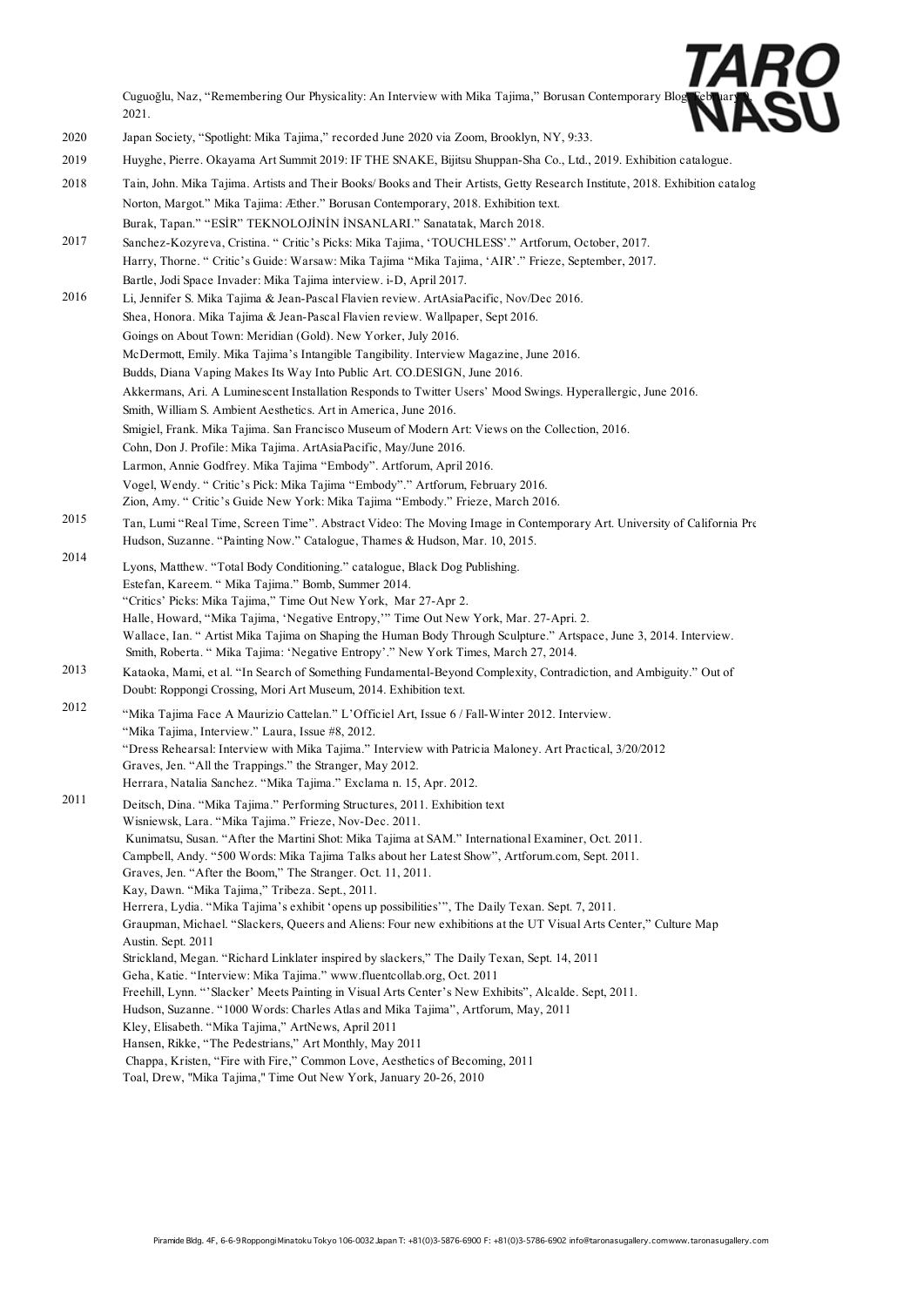

| 2010 | Griffin, Tim. "Today I Made Nothing." Artforum Dec. 2010                                                                                                                        |
|------|---------------------------------------------------------------------------------------------------------------------------------------------------------------------------------|
|      | Maerkle, Andrew, "Alienation Through Beautification, Engagement After Alienation," Art iT, Sep. 2008<br>Meade, Fionn. "Knight's Move". Sculpture Center, 2010                   |
|      | Alemani, Cecilia. "The X Initiative Yearbook." Mouse Publishing, 2010                                                                                                           |
|      | Chamberlain, Colby. "Today I Made Nothing". Artforum.com, Aug. 2010                                                                                                             |
|      | "Knight's Move." The New Yorker, June, 12, 2010.                                                                                                                                |
|      | "Mika Tajima: The Double." http://www.revistaexclama.com/edicion/9nueve/galeria17.php                                                                                           |
|      | Austin, Tom. "Mika's World". Miami Herald, Apr. 4, 2010.                                                                                                                        |
| 2009 | "Deal or No Deal: Mika Tajima," One Star Press, 2009<br>Ellegood, Anne, et al. "Vitamin 3-D: New Perspectives in Sculpture and Installation." Phaidon Press Unlimited, 2009.    |
|      | "Nasce la X Foundation a New York". Domus Web. Mar. 15, 2009                                                                                                                    |
|      | http://www.domusweb.it/upd Art/article.cfm?idtipo=3&id=275                                                                                                                      |
|      | Moss, Ceci. "Breaking Things to Make Things: An Interview with Mika Tajima." Mar. 6, 2009                                                                                       |
|      | http://rhizome.org/editorial/2415                                                                                                                                               |
|      | Coggins, David. "X Marks the Spot". Mar. 7, 2009. http://www.interviewmagazine.com/blogs/art/2009-03-07/x-marks-the-<br>$new$ -spot $\ell$                                      |
| 2008 | Everrtt Howe, David. "Mika Tajima: The Double". Art Review, issue 23, June 2008.                                                                                                |
|      | Momin, Shamim and Huldisch, Henriette, "Whitney Biennial 2008", Yale University Press.                                                                                          |
|      | Currie, Nick. "Partition: The Spatial Logic of New Humans." http://imomus.livejournal.com/372222.html. May 6, 2008.                                                             |
|      | Hnilicka, Jeff. "Mika Tajima/New Humans." http://blogs.walkerart.org/performingarts/2008/04/28/mika-tajimanew-                                                                  |
|      | humans/. May 28, 2008.                                                                                                                                                          |
|      | Kley, Elisabeth. "Gotham Art and Theater." www.artnet.com. Apr. 18, 2008,                                                                                                       |
| 2007 | Molon, Dominic, "Sympathy for the Devil: Art and Rock and Roll Since 1967", Yale University Press.                                                                              |
|      | Vogel, Carol. "Whitney Biennial Stretches to Armory." New York Times, Nov. 16, 2007.                                                                                            |
|      | Egan, Maura. "Performance Upstart." New York Times T Magazine, Dec. 2007                                                                                                        |
|      | Stone Sonnenborn, Katie. "New Humans." Frieze Magazine, June 2007.                                                                                                              |
|      | Ventur, Conrad. "New Humans." Useless Magazine, issue #5, Spring 2007.<br>Smith, Roberta. "Dissociate." New York Times, March 30, 2007.                                         |
|      | Goldstein, Richard. "Maximum Capacity." http://whitehotmagazine.com Apr. 2007.                                                                                                  |
| 2006 | Smith, Roberta. "Menace, Glitter and Rock in Visions of Dystopia." New York Times, Dec. 29, 2006.                                                                               |
|      | Sennert, Kate. "The Art of Noise," V Magazine, vol. 43, Fall 2006.                                                                                                              |
|      | Smith, Roberta. "A Melange of Asian Roots and Shifting Identites," New York Times, Sept. 8, 2006.                                                                               |
|      | Shearer, Linda, et al. "Bunch Alliance and Dissolve", Public-Holiday Projects with Contemporary Art Center Cincinnati.                                                          |
|      | Smith, Roberta. "Endgame Rules: Borrow, Sample, Multiply, Repeat," New York Times, July 7, 2006.                                                                                |
| 2005 | Morton, Tom. "Uncertain States of America," Frieze, March 2006.                                                                                                                 |
|      | Ridge, Tom. "New Humans (review)," Wire, 9/2005                                                                                                                                 |
|      | Kvaran, Gunnar. "Uncertain States of America: American Art in the 3rd Millennium", Astrup Fearnley Museet.<br>Baumes, Ben. "New Humans (review)." Repellentzine, June, 21, 2005 |
|      | "The Museum as Amplifier." Domus, issue 881, May 5, 2005                                                                                                                        |
|      | Giattino, Gabrielle."Ones to Watch: New Humans." Artkrush, Issue #04                                                                                                            |
| 2004 | http://dks.thing.net/ Nov. 4, 2004                                                                                                                                              |
|      | Armetta, Amoreen. "Along for the ride," Time Out New York, March 11-18.                                                                                                         |
| 2003 | Velez, Pedro. "Art Fair Future," www.artnet.com 12/23/02                                                                                                                        |
| 2002 | Sculpture Magazine. "Comfort Zone," April, 2002.                                                                                                                                |
|      | Sozanski, Edward. "Art in the Bag," The Philadelphia Inquirer, March, 1, 2002.                                                                                                  |
|      | Philadelphia Weekly, "Safety Pants," Feb. 20, 2002.<br>Architecture, March, 2002.                                                                                               |
|      | Fallon, Roberta. "Zone-ing Out," Philadelphia Weekly, Apr. 10, 2002.                                                                                                            |
| 2000 | Foreign Body," Time Out New York, Nov. 9, 2000.                                                                                                                                 |
|      | Sozanski, Edward. "The Art of Decoration," The Philadelphia Inquirer, Oct. 2000.                                                                                                |
|      | R.F. "Department of the Interior," The Philadelphia Weekly, Oct. 4, 2000.                                                                                                       |
| 1998 | Rice, Robin. City Paper (Dec.)                                                                                                                                                  |
| 1997 | Osbourne, Judith. "Women, Men Explore Issues of Femininity." Art Matters (Dec.)                                                                                                 |
|      |                                                                                                                                                                                 |

- **Awards**
- 2019 Grants of Foundation for Contemporary Arts
- 2017 New York Artadia Award
- 2015 BMW Art Journey Prize, finalist
- 2012 Pollock Krasner Foundation Award